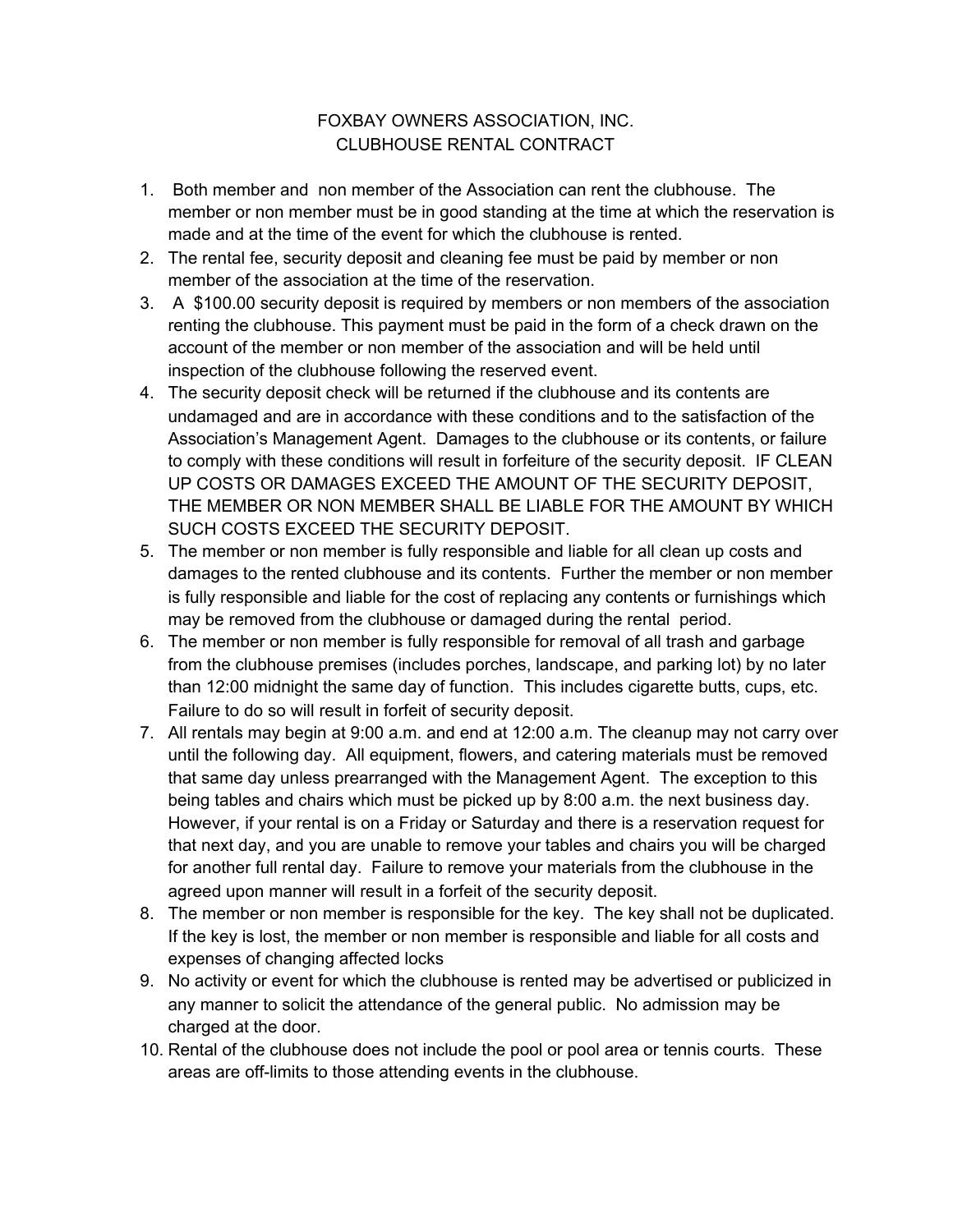- 11. THE MAXIMUM ALLOWABLE OCCUPANCY OF THE CLUBHOUSE IS 250 PEOPLE. THE MEMBER IS RESPONSIBLE FOR STRICT ADHERENCE TO THESE LIMITATIONS. THIS NUMBER IS SUBJECT TO CHANGE TO ENFORCE CDC/STATE PANDEMIC GUIDELINES
- 12. THE MEMBER OR NON MEMBER WHO RENTS THE CLUBHOUSE MUST ATTEND THE EVENT FOR WHICH IT IS RENTED AND MUST BE PRESENT FOR THE ENTIRE TIME DURING WHICH THE EVENT TAKES PLACE
- 13. Noise must be kept within the confines of the facility. No speakers or other electronic sound equipment may be placed outside the facility. The volume of all music must be kept to minimum. Fireworks are prohibited. Complaints by the residents within the vicinity of the clubhouse may result in termination of the event by the Association's Management Agent. Any occurrence or activity which results in such termination shall be deemed to be a breach of these conditions by the member and the security deposit will be forfeited.
- 14. No birdseed, rice, glitter or any other type of confetti may be thrown inside the facilities or the pool area. Confetti of any kind is strictly prohibited inside or outside the facility. Use of this will result in forfeit of the security deposit to cover the costs associated with the extra clean up.
- 15. Furniture may be moved, but must be returned to its original position. The furniture should be inventoried before and after the event. The member or non member is responsible for all items that are not reported to the management agent prior to the event as missing from the clubhouse. Failure to return furniture to its original position will result in forfeit of the security deposit.
- 16. NO TAPE, TACKS, ETC MAY BE PLACED ON THE CEILINGS OR WALLS OF THE CLUBHOUSE AND NO PICTURES OR DECORATIONS MAY BE HUNG WITHIN THE FACILITIES. NOTHING IS TO BE ATTACHED TO THE FANS (NO BALLOONS.) OCCURRENCE OF SUCH ACTIVITIES SHALL BE DEEMED TO BE A BREACH OF THESE CONDITIONS BY THE MEMBER OR NON MEMBER AND THE SECURITY DEPOSIT WILL BE FORFEITED TO COVER THE COSTS ASSOCIATED WITH EXTRA CLEAN UP OR REPAIR.
- 17. A member or non member having a function is responsible for the following requirements, without limitation:
- A) Removal of all trash, including trash from restrooms, porches (cigarette butts, cups etc.) Trash to be removed from clubhouse premises no later than 12:00 midnight the same day of function unless prior arrangements have been made with the Management Agent.
- B) Furniture must be returned to original position
- C) Lock all doors and windows
- D) All lights must be turned OFF.
- E) Turn the thermostat switches to the original position.

18. Limited basic kitchen supplies such as dish towels and serving spoons are provided but cookware as well as paper products must be provided by renter.